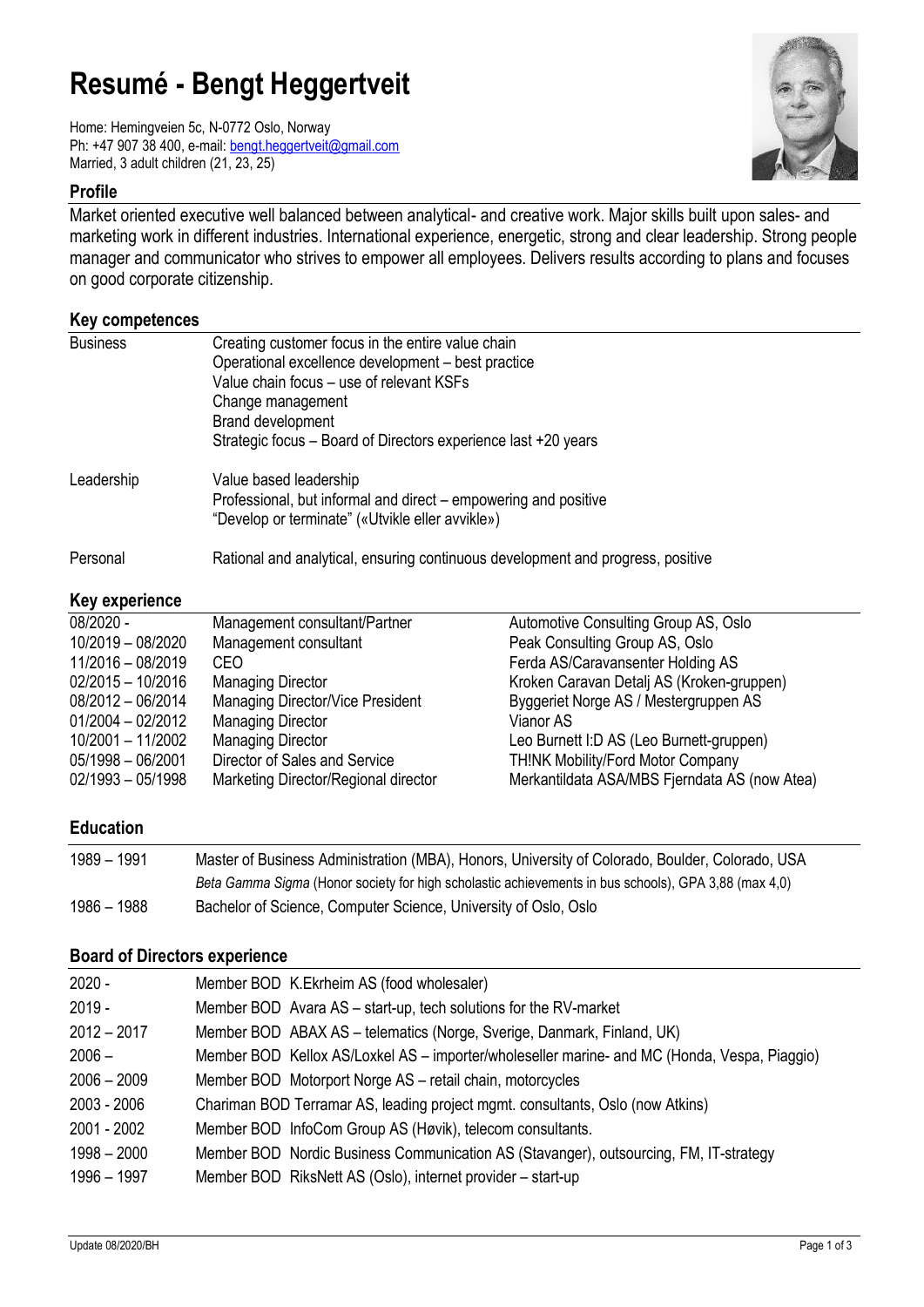| <b>Experience - details</b>  |                                                                                                                                                                                                                                                                                                                                                                                                                                                                                                                                                                                                                                    |  |
|------------------------------|------------------------------------------------------------------------------------------------------------------------------------------------------------------------------------------------------------------------------------------------------------------------------------------------------------------------------------------------------------------------------------------------------------------------------------------------------------------------------------------------------------------------------------------------------------------------------------------------------------------------------------|--|
| 08/2020 -                    | ACG - Automotive Consulting Group AS - Partner and management consultant<br>Management consulting company working primarily with clients in the automotive- and related industries.                                                                                                                                                                                                                                                                                                                                                                                                                                                |  |
|                              | 10/2019 - 08/2020 Peak Consulting Group AS - Management consultant<br>Management consulting company, partly owned by the Danish mother company. Focusing on professional<br>project management of clients strategies and projects. Ending relationship due to company change of<br>focus during the corona-situation spring 2020.                                                                                                                                                                                                                                                                                                  |  |
|                              | 11/2016 - 08/2019 Ferda AS - Caravansenter Holding AS (Adolfsen Group), CEO<br>Head of new Nordic chain of motorhome- and caravan retailers. M/A-based build-up of 10 locations by mid<br>2019. Annual sales of appr MNOK 800, 150 employees. Established chain admin, stock financing and new<br>brand. First provider (and only) of national service- and warranty offering.                                                                                                                                                                                                                                                     |  |
|                              | 02/2015 - 10/2016 Kroken Caravan Detalj AS / Kroken Caravan gruppen - Managing Director<br>Managing the Kroken group's own retail dealers - 6 locations - selling motorhomes, caravans and<br>services. Annual sales of appr MNOK 470, 70 employees. Turn-around project as part of owners' selling of<br>the group. Increased both turnover and EBIT. Sales process terminated Q1/2016.                                                                                                                                                                                                                                           |  |
|                              | 08/2012 - 06/2014 Byggeriet Norge AS/Mestergruppen AS - Managing director/Group director<br>Wholly owned subsidiary of Mestergruppen AS responsible for selling building supplies to mainly<br>professional customers. Appr 100 outlets including 22 owned outlets. Turnover of 2,5 billion NOK, 400<br>employees. EBITDA MNOK 90. Employment ending June 30 <sup>th</sup> 2014 due to major restructuring of the<br>group.                                                                                                                                                                                                        |  |
| $03/2012 - 8/2012$           | Tempodia AS - project engagement, various subsidiaries (retail)                                                                                                                                                                                                                                                                                                                                                                                                                                                                                                                                                                    |  |
| $01/2004 - 2/2012$           | <b>Vianor AS - Managing Director</b><br>Wholly owned subsidiary of Nokian Tyres plc of Finland, the world's leading tyre manufacturer for nordic<br>conditions. Leading the buildup of a sales- and marketing oriented organization, increasing turnover from<br>appr MNOK 400 to MNOK 656. Economic value to the owners increased by 57 % during the same time. 68<br>Vianor outlets, including 47 owned outlets (300 employees) in Norway focusing on sales and service of<br>tyres and related products to consumers and business customers. Development of car services. Member<br>of Vianor Group Management Team in Finland. |  |
|                              | 06/2003 - 12/2003 Self-employed consultant, business development and marketing.                                                                                                                                                                                                                                                                                                                                                                                                                                                                                                                                                    |  |
| 11/2002 - 06/2003 Sabbatical |                                                                                                                                                                                                                                                                                                                                                                                                                                                                                                                                                                                                                                    |  |
|                              | 10/2001 - 11/2002 Leo Burnett I:D AS - Managing Director<br>Head-hunted to turn-around job for two recently merged agencies within the Leo Burnett advertising group<br>responsible for direct,- interactive- and database marketing. Rev. NOK 25 mill. Stabilized revenue, re-<br>structured cost base and reduced the org. from 40 to 20 people.                                                                                                                                                                                                                                                                                 |  |

*06/2001 – 09/2001 Vacation/leave*

# 05/1998 – 06/2001 **TH!NK – the Norwegian BEV (Battery Electric Vehicle)**

*Think Mobility Europe – European Director of sales, marketing and service (01/2001 – 06/2001)* Responsible for implementing new distribution strategy in Europe for all *TH!NK* products. Establised HQ in Oslo, branches in London, Copenhagen, Paris and Rome. P/L resp. for sales, marketing and service. Reporting to President of Think Mobility, LLC, USA. Wholly owned subsidiary of Ford Motor Company developing, manufacturing and marketing electric vehicles and bikes.

*Think Nordic AS – VP Sales and Service (01/1999 – 12/2000)* Development and implementation of distribution- and service strategy for the new electric vehicle *TH!NK* 

*city* in Scandinavia. Operational P/L-resp. for sales and service. Wholly owned sub. of Ford Motor Company. Resp. for sales of appr. 1000 vehicles, pri. on B2B-sales, member of management team developing the TH!NK brand.